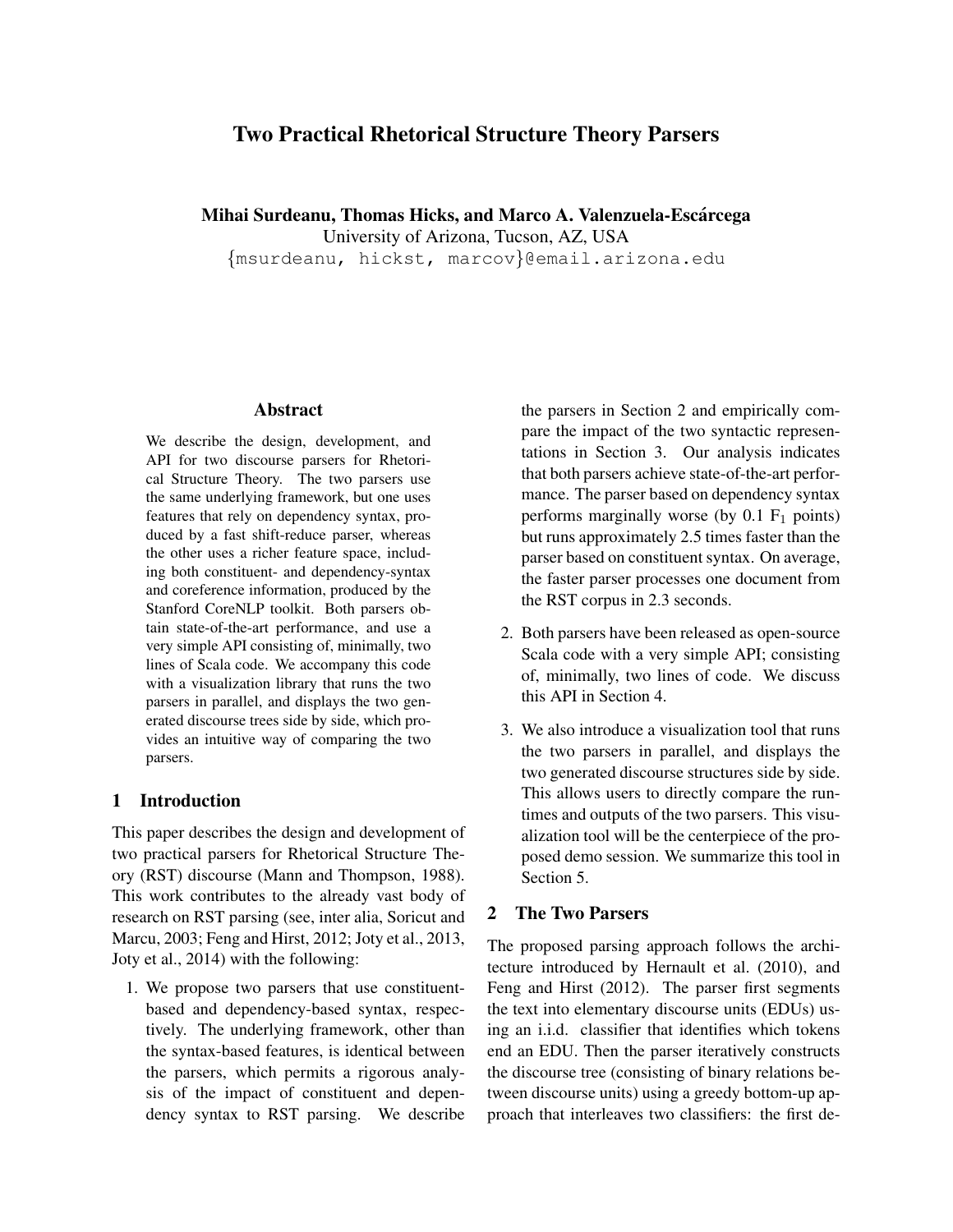tects which two adjacent discourse units are most likely to be connected given the current sequence of units; and the second labels the corresponding relation. The resulting discourse unit produced by the new relation replaces its two children. The process repeats until there is a single discourse unit spanning the text. $<sup>1</sup>$ </sup>

We chose this algorithm rather than other recent proposed approaches (Joty et al., 2013; Joty and Moschitti, 2014) because: (a) it promotes a simple, modular architecture; (b) it is fast, and (c) as we show later, it performs well. For classification, we experimented with Support Vector Machines (SVM), Perceptron, and Logistic Regression (LR). The results reported here use Perceptron for EDU segmentation and relation detection, and LR for relation labeling, thus offering a good balance between performance and quick training.

With respect to features, our approach builds on previous work (Hernault et al., 2010; Feng and Hirst, 2012; Joty et al., 2013) and extends it in two ways. First, we implement all syntactic features using both constituent and dependency syntax. For example, a crucial feature used by the relation detection/labeling classifiers is the *dominance relations* of Soricut and Marcu (2003), which capture syntactic dominance between discourse units located in the same sentence. While originally these dominance relations were implemented using constituent syntax, we provide an equivalent implementation that relies on dependency syntax. There are two advantages to this approach: (a) we can now implement a full RST discourse parser using a (much faster) dependency parser; (b) when using a parser that produces both constituent and dependency syntax, such as Stanford's Core $NLP^2$ , our experiments show that using both these feature sets increases the performance of the model.

Our second contribution is adding features based on coreference links. We currently use coreference information in two of the latter classifiers (relation detection and labeling) by counting the number of coreference links crossing between the two discourse units under consideration. The intuition behind this feature is that the more coreferential relations exist between two discourse units, the more likely they are to be directly connected.

Using the above framework, we implemented two discourse parsers. The first uses CoreNLP for syntactic parsing and coreference resolution. This parser uses both constituent- and dependency-based features generated using the parser of Manning and Klein (2003). The second discourse parser uses either Malt<sup>3</sup> or the recent neural-network-based parser of Chen and Manning (2014) for dependency parsing. The second discourse parser does not use constituent- nor coreference-based features. For all syntactic parsers, we used the "basic" Stanford dependency representation (de Marneffe et al., 2006). Empirically, we found that this representation yields better discourse parsing performance than any of the "collapsed" representations.

#### 3 Analysis

We analyze the performance of the two discourse parsers in Table 1. For conciseness, we identify the parser that uses both constituent- and dependencybased syntax and coreference resolution (all produced using CoreNLP) as C, and the parser that uses only dependency-based features as D. The latter one is subclassed as  $D_{\text{malt}}$ , if the syntactic analysis is performed with the Malt parser, or  $D_{\text{stanford}}$ , if syntactic parsing is performed with the parser of Chen and Manning (2014). Because we are interested in end-to-end performance, we report solely end-toend performance on the RST test corpus (Carlson et al., 2003). This analysis yields several observations:

- The overall performance of the proposed parsers compares favorably with the state of the art. Both the C and D parsers outperform the parser of Hernault et al. (2010), and perform comparably to the parser of Joty et al. (2013). The recent work of Joty et al. (2014), which uses a considerably more complex architecture based on reranking, outperforms our parsers by 1.8  $F_1$  points.
- In general, the C parser performs better than D on all metrics. This is to be expected

<sup>&</sup>lt;sup>1</sup>Interleaving the two classifiers in this iterative procedure guarantees that the classifiers have access to features extracted from the discourse subtrees constructed in previous iterations.

<sup>2</sup>http://nlp.stanford.edu/software/ corenlp.shtml

<sup>3</sup>http://www.maltparser.org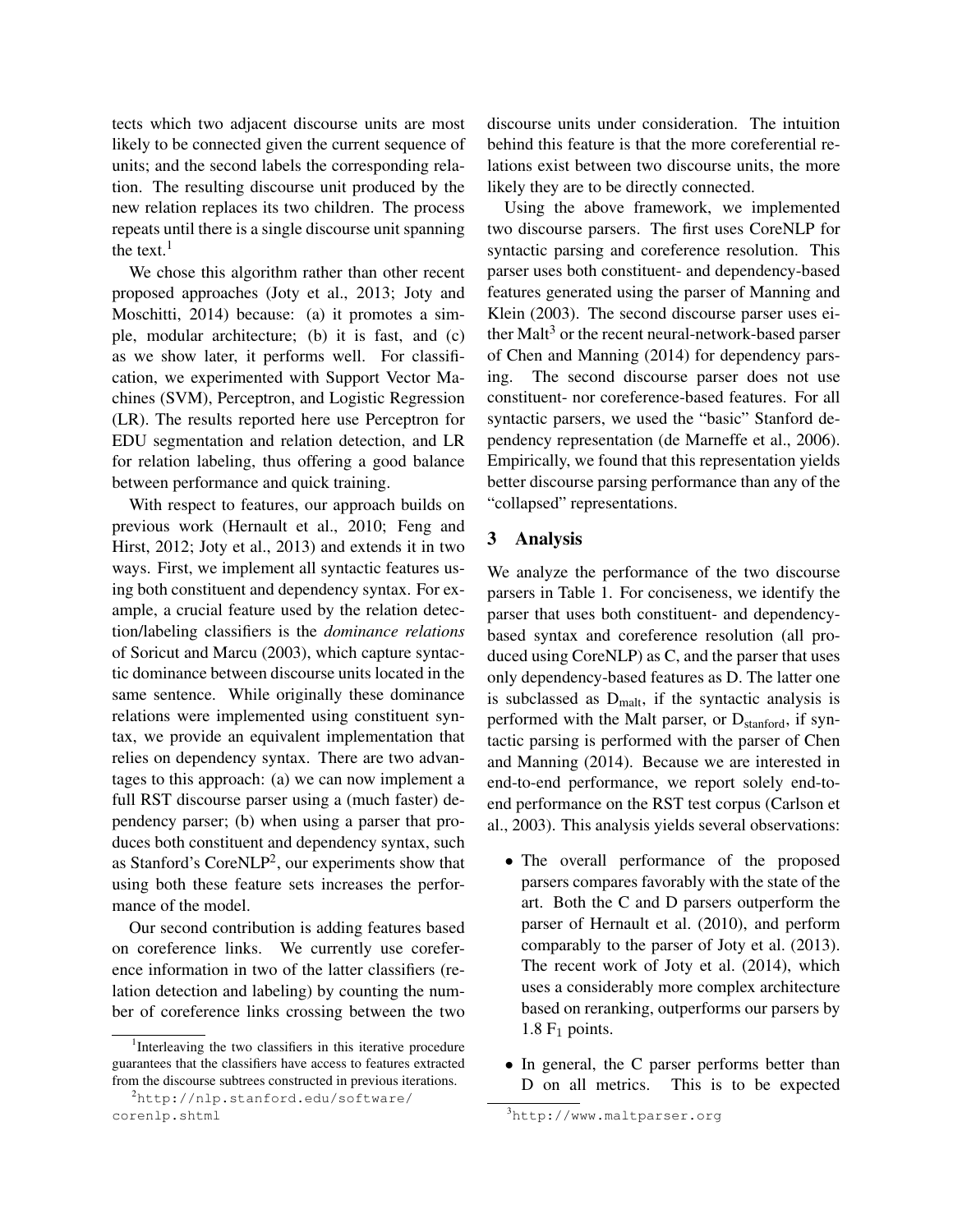|                       | Manual                 | Predicted              |      |                |
|-----------------------|------------------------|------------------------|------|----------------|
|                       | <b>EDU<sub>s</sub></b> | <b>EDU<sub>s</sub></b> |      |                |
|                       | $F_1$                  | P                      | R    | F <sub>1</sub> |
| $D_{\text{malt}}$     | 54.3                   | 48.3                   | 47.5 | 47.9           |
| $D_{\text{standard}}$ | 55.2                   | 49.1                   | 48.5 | 48.8           |
| C                     | 55.5                   | 49.2                   | 48.5 | 48.9           |
| $C - dep$             | 55.5                   | 47.9                   | 47.6 | 47.7           |
| $C$ – const           | 53.7                   | 47.7                   | 47.0 | 47.3           |
| $C$ – coref           | 55.2                   | 49.0                   | 48.3 | 48.7           |
| $C$ – const – coref   | 53.9                   | 47.9                   | 47.2 | 47.5           |
| Hernault 2010         | 54.8                   | 47.7                   | 46.9 | 47.3           |
| <b>Joty 2013</b>      | 55.8                   |                        |      |                |
| <b>Joty 2014</b>      | 57.3                   |                        |      |                |

Table 1: Performance of the two discourse parsers: one relying on constituent-based syntactic parsing (C), and another using a dependency parser (D). We report endto-end results on the 18 relations with nuclearity information used by (Hernault et al., 2010; Feng and Hirst, 2012), using both manual segmentation of text into EDUs (left table block), and EDUs predicted by the parser (right block). We used the Precision/Recall/ $F_1$  metrics introduced by Marcu (2000). The ablation test removes various feature groups: features extracted from the dependency representation (dep), features from constituent syntax (const), and coreference features (coref). We compare against previous work that reported end-to-end performance of their corresponding approaches (Hernault et al., 2010; Joty et al., 2013; Joty and Moschitti, 2014).

considering that C uses both constituent- and dependency-based features, and coreference information. However, the improvement is small (e.g.,  $0.2 \text{ F}_1$  points when gold EDUs are used) and the D parser is faster: it processes the entire test dataset in 88 seconds (at an average of 2.3 seconds/document) vs. 224 seconds for  $C<sup>4</sup>$ For comparison, the (Feng and Hirst, 2012) discourse parser processes the same dataset in 605 seconds.

• The comparison of the two configurations of the dependency-based parser ("D<sub>malt</sub>" vs. "Dstanford") indicates that the parser of Chen and Manning (2014) yields better RST parsing performance than the Malt parser, e.g., by 0.9  $F_1$  points when predicted EDUs are used.

- The ablation test in rows 4–5 of the table indicate that the two syntactic representations complement each other well: removing dependency-based features (the "C – dep" row) drops the  $F_1$  score for predicted EDUs by 1.2 points (because of the worse EDU segmentation); removing constituent-based features ("C – const") drops performance by 1.6  $F_1$  points.
- Feature wise, the "C const coref" system is equivalent to D, but with dependency parsing performed by converting the constituent trees produced by the Stanford parser to dependencies, rather than direct dependency parsing. It is interesting to note that the performance of this system is lower than both configurations of the D parser, suggesting that direct dependency parsing with a dedicated model is beneficial.
- The "C coref" ablation experiment indicates that coreference information has a small contribution to the overall performance  $(0.3 F<sub>1</sub>$  points when gold EDUs are used). Nevertheless, we find this result exciting, considering that this is a first attempt at using coreference information for discourse parsing.

## 4 Usage

With respect to usage, we adhere to the simplicity principles promoted by Stanford's CoreNLP, which introduced a simple, concrete Java API rather than relying on heavier frameworks, such as UIMA (Ferrucci and Lally, 2004). This guarantees that a user is "up and running in ten minutes or less", by "doing one thing well" and "avoiding over-design" (Manning et al., 2014). Following this idea, our API contains two Processor objects, one for each discourse parser, and a single method call, annotate(), which implements the complete analysis of a document (represented as a String), from tokenization to discourse parsing.<sup>5</sup> Figure 1 shows sample API usage. The annotate() method produces a Document object, which stores all NLP annotations: tokens, part-of-speech tags, constituent trees, dependency graphs, coreference relations, and discourse trees.

<sup>&</sup>lt;sup>4</sup>These times were measured on a laptop with an i7 Intel CPU and 16GB of RAM. The times include end-to-end execution, including model loading and complete preprocessing of text, from tokenization to syntactic parsing and coreference resolution.

<sup>5</sup>Additional methods are provided for pre-existing tokenization and/or sentence segmentation.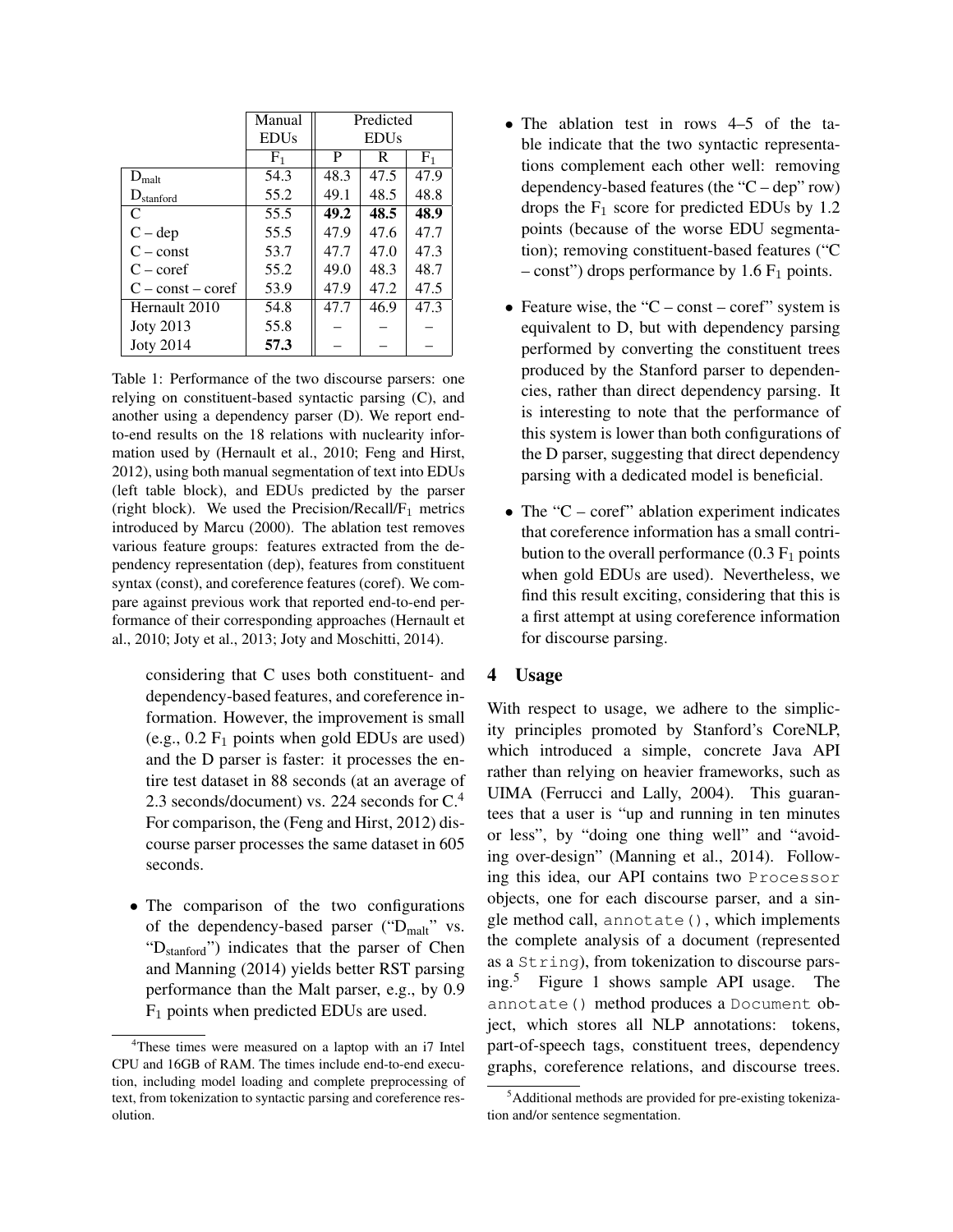```
import edu.arizona.sista.processors.corenlp._
import edu.arizona.sista.processors.fastnlp._
//
// CoreNLPProcessor:
// - syntax/coref with CoreNLP;
// - constituent-based RST parser.
// FastNLPProcessor:
// - syntax with Malt or CoreNLP.
// - dependency-based RST parser.
//
val processor = new CoreNLPProcessor()
val document = processor.annotate(
  "Tandy Corp. said it won't join U.S.
  Memories, the group that seeks to battle
  the Japanese in the market for computer
  memory chips.")
println(document.discourseTree.get)
```
Figure 1: Minimal (but complete) code for using the discourse parser. Use CoreNLPProcessor for the constituent-based RST parser, and FastNLPProcessor for the dependency-based discourse parser. Other than the different constructors, the APIs are identical.

The DiscourseTree class is summarized in Figure 2.

The code for the two parsers is available on GitHub, and is also packaged as two JAR files in the Maven Central Repository (one JAR file for code, and another for the pre-trained models), which guarantees that others can install and use it with minimal effort. For code and more information, please see the project's GitHub page: https://github. com/sistanlp/processors.

### 5 Visualization of Discourse Trees

We accompany the above Scala library with a webbased visualization tool that runs the two parsers in parallel and visualizes the two outputs for the same text side by side. This allows the users to: (a) directly compare the runtimes of the two systems in realtime for arbitrary texts; (b) analyze the qualitative difference in the outputs of two parsers; and (c) debug incorrect outputs (e.g., is the constituent tree correct?). Figure 3 shows a screenshot of this visualization tool.

The visualization tool is implemented as a clientserver Grails<sup>6</sup> web application which runs the parsers (on the server) and collects and displays the results (on the client side). The application's client-side code displays both the discourse trees and

```
class DiscourseTree (
 /** Label of this tree, if non-terminal */
 var relationLabel:String,
  /** Direction of the relation,
    * if non-terminal. It can be:
    * LeftToRight, RightToLeft,
   * or None. */
 var relationDir:RelationDirection.Value,
  /** Children of this non-terminal node */
 var children:Array[DiscourseTree],
 /** Raw text attached to this node */val rawText:String,
  /** Position of the first token in the
   * text covered by this discourse tree */
  var firstToken: TokenOffset,
  /** Position of the last token in the
    * text covered by this discourse tree;
    * this is inclusive! */
  var lastToken: TokenOffset
)
```
Figure 2: Relevant fields in the DiscourseTree class, which stores the RST tree produced by the parsers for a given document. The token offsets point to tokens stored in the Document class returned by the annotate() method above.

syntactic information using Dagre-d3<sup>7</sup>, a D3-based<sup>8</sup> renderer for the Dagre graph layout engine.

# 6 Conclusions

This work described the design, development and the resulting open-source software for a parsing framework for Rhetorical Structure Theory. Within this framework, we offer two parsers, one built on top of constituent-based syntax, and the other that uses dependency-based syntax. Both parsers obtain state-of-the-art performance, are fast, and are easy to use through a simple API.

In future work, we will aim at improving the performance of the parsers using joint parsing models. Nevertheless, it is important to note that RST parsers have already demonstrated their potential to improve natural language processing applications. For example, in our previous work we used features extracted from RST discourse relations to enhance a non-factoid question answering system (Jansen et al., 2014). In recent work, we showed how to use discourse relations to generate artificial training data for mono-lingual alignment models for question answering (Sharp et al., 2015).

<sup>6</sup>https://grails.org

<sup>&</sup>lt;sup>7</sup>https://github.com/cpettitt/dagre-d3 <sup>8</sup>http://d3js.org